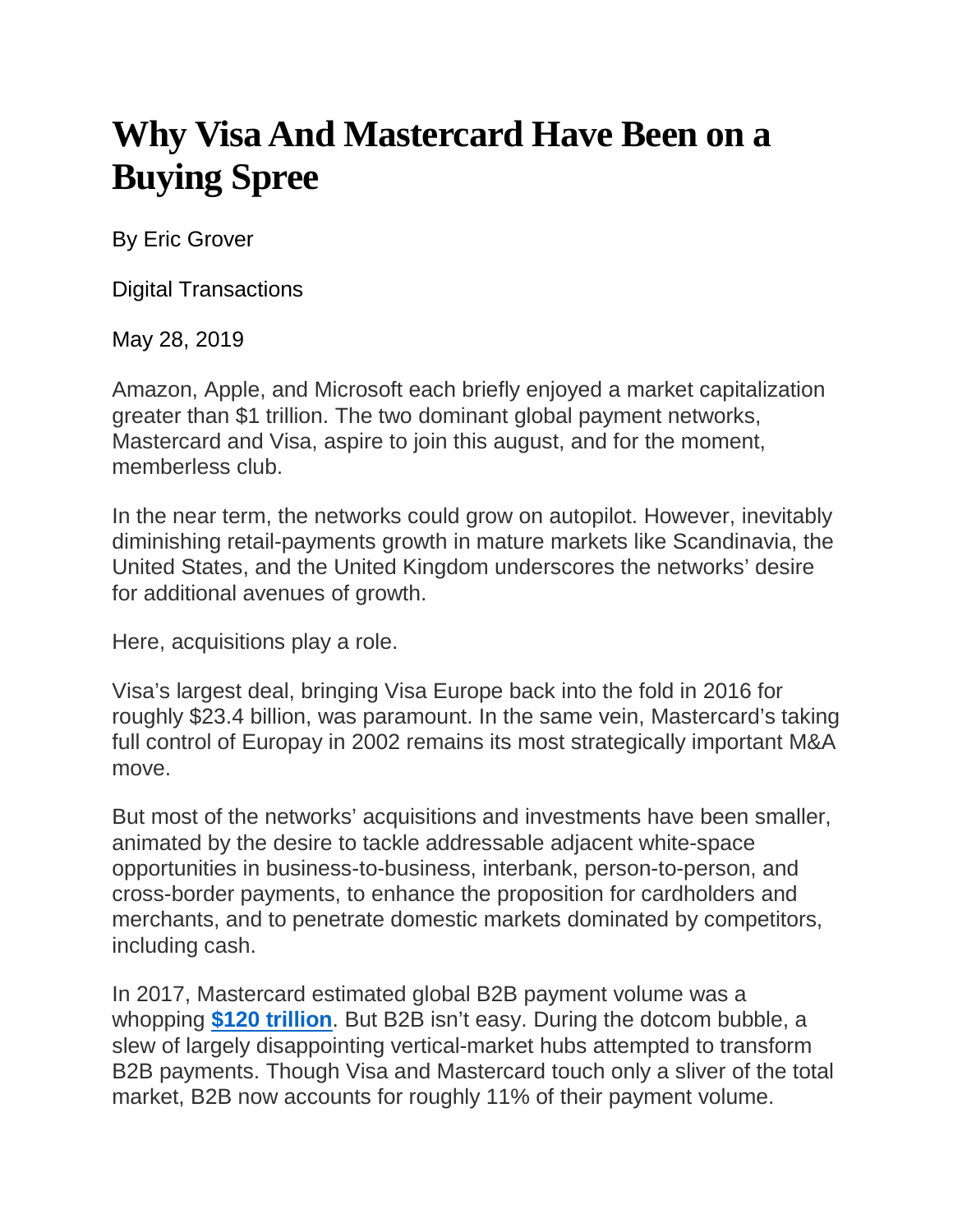To strengthen its B2B hand, Mastercard in 2017 acquired a minority interest in AvidExchange, which provides accounts-payable and paymentsautomation solutions to small and medium-size businesses. Integrating directly or indirectly with platforms that businesses use to manage payments expands Mastercard's market.

This month, Visa acquired cross-border payments hub Earthport for \$310 million in an all-stock transaction. While former Earthport chief executive Hank Uberoi had a compelling vision, it proved difficult for the small, thinly capitalized U.K. firm to realize. Leveraging Visa's planetwide network and relationships, it should do more. Visa also picked up Web-based commercial-card platform Fraedom to enhance its corporate payments business.

Both networks took unsuccessful runs at bill payment almost three decades ago. Perhaps the second time's the charm. Mastercard announced earlier this month it was acquiring bill-payment specialist Transactis to enrich its Bill Pay Exchange platform.

Enriched features spur more transactions, enable richer fees, attract licensees, and reinforce network centrality. So Mastercard in 2019 bought Ethoca to strengthen risk management and in 2009 Orbiscom, enabling issuers to support cardholder-level customization of alerts and spend limits.

Mastercard's largest M&A transaction since going public in 2006 was acquiring 92.4% of U.K. banks' interbank real-time payments processor **[Vocalink](http://www.digitaltransactions.net/vocalink-paypal-and-p2p-will-help-propel-mastercard-the-networks-boss-says/)** for \$920 million in 2017. Notwithstanding relatively thin transaction economics, there's enormous volume. And, owned by Mastercard rather than British banks, it can credibly compete for and interconnect interbank real-time-payment systems worldwide. The global networks have used push-payments to support a range of innovative use cases like instant payments for ride-share drivers. However, efforts to support P2P payments between cardholders haven't gained momentum. It would be a game-changer if money could be instantly sent any time from and to any of Visa's 3.3 billion cards, from a handset or desktop. Finding a solution to support anti-money-laundering and knowyour-customer compliance for bank licensees worldwide might do the trick.